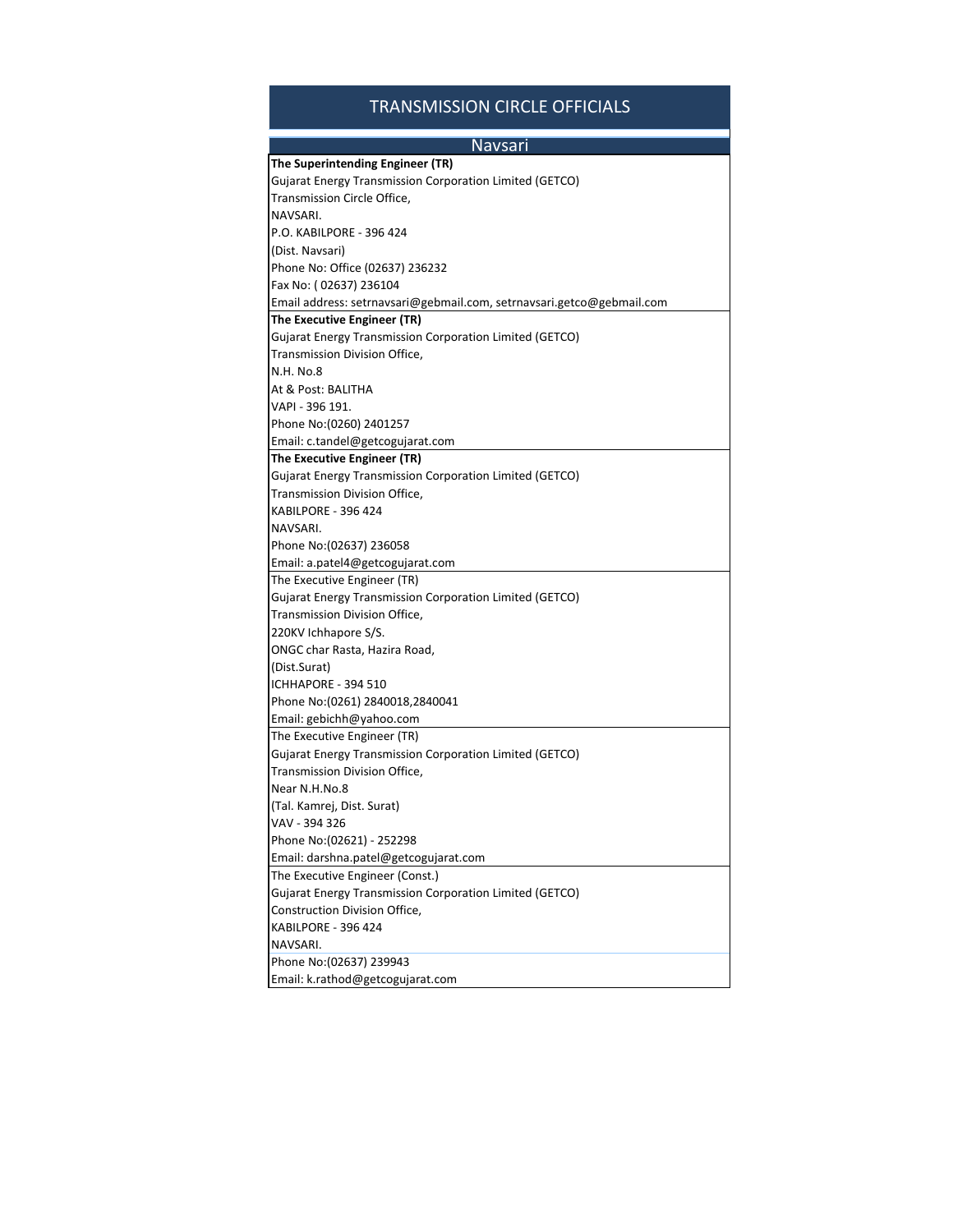| <b>Bharuch</b>                                                   |
|------------------------------------------------------------------|
| Superintending Engineer(TR)                                      |
| Gujarat Energy Transmission Corporation Limited (GETCO)          |
| Transmission Circle Office,                                      |
| At & post: Maktampur.                                            |
| Bharuch - Pin - 392 012.                                         |
| Phone No: (02642) 227306                                         |
| Fax:(02642) 227303                                               |
| Email:-setrbharuch@rediffmail.com                                |
| The Executive Engineer (TR)                                      |
| Gujarat Energy Transmission Corporation Limited (GETCO)          |
| Transmission Division Office,                                    |
| At & Post: Mattampur                                             |
| BHARUCH - Pin: 392 012.                                          |
| Phone No: (02642) 245223                                         |
| Email:-eetrbharuch@rediffmail.com                                |
| The Executive Engineer (TR)                                      |
| Gujarat Energy Transmission Corporation Limited (GETCO)          |
| Transmission Division Office,                                    |
| Post: UMALLA, Dist. Bharuch                                      |
| <b>ACHHALIA</b>                                                  |
| Phone No: (02645) 290408                                         |
| Email:-eetrachhalia.getco@gebmail.com; achhaliatr@rediffmail.com |
| The Executive Engineer (TR)                                      |
| Gujarat Energy Transmission Corporation Limited (GETCO)          |
| Transmission Division Office,                                    |
| 220KV Haldarwa S/S.                                              |
| At & Post: HALDARWA - Pin - 397001.                              |
| (Dist. Bharuch)                                                  |
| Phone No:(02642) 232450                                          |
| Email:-a.chauhan@getcogujarat.com                                |
| The Executive Engineer (TR)                                      |
| Gujarat Energy Transmission Corporation Limited (GETCO)          |
| Transmission Division Office,                                    |
| 220KV Kim S/S.                                                   |
| KIM (Lindiyat) - PIN - 394 110                                   |
| (Dist. SURAT)                                                    |
| Phone no: (02621) 235073                                         |
| Email:- getcokim@yahoo.co.in; m.shastri@getcogujarat.com         |
| The Executive Engineer (Const.)                                  |
| Gujarat Energy Transmission Corporation Limited (GETCO)          |
| Construction Division Office,                                    |
| At & Post: Maktampur                                             |
| BHARUCH - Pin 392 012.                                           |
| Phone:-(02642) 245952                                            |
| Email: narendrakumar.solanki@getcogujarat.com                    |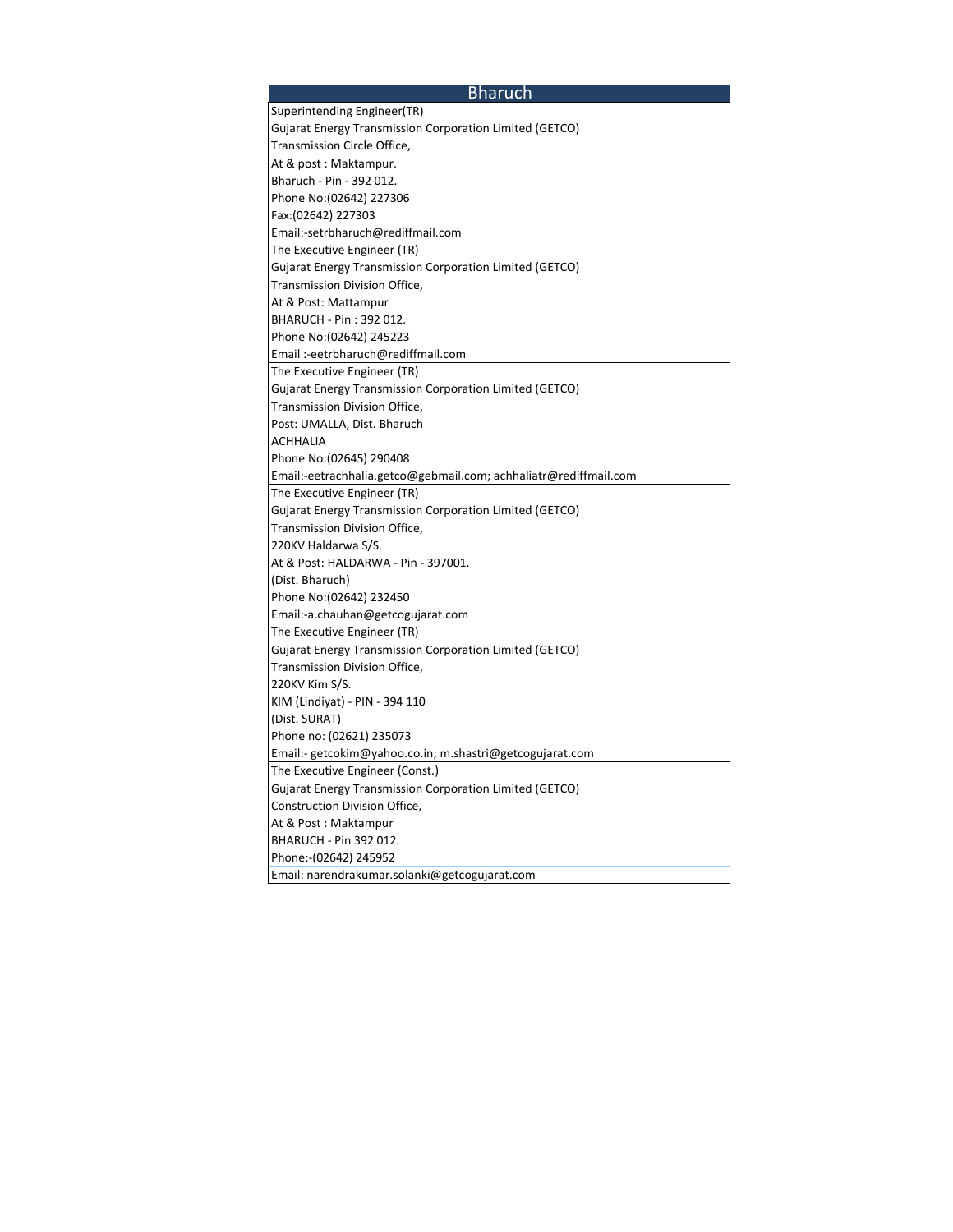| Jambuva                                                 |
|---------------------------------------------------------|
| The Superintending Engineer(TR)                         |
| Gujarat Energy Transmission Corporation Limited (GETCO) |
| Transmission Circle Office,                             |
| Makarpura, Dist. Vadodara                               |
| Jambuva, Pin - 390 014.                                 |
| Phone No: (0265) 2656855                                |
| Email: setrimb.getco@gebmail.com                        |
| The Superintending Engineer(TR)                         |
| Gujarat Energy Transmission Corporation Limited (GETCO) |
| 400 KV Asoj S/S,                                        |
| At & Post: Amaliara,                                    |
| Vadodara - 390 022.                                     |
| phone No: (0265) 2540709                                |
| Email:- asojtr@gebmail.com                              |
| seasoj,getco@gebmail.com                                |
| The Executive Engineer (TR)                             |
| Gujarat Energy Transmission Corporation Limited (GETCO) |
| Transmission Division Office,                           |
| Makarpura                                               |
| Jambuva BARODA - Pin - 390 014.                         |
| Phone No: (0265) 2637068                                |
| Email: k.gandhi@getcogujarat.com                        |
| The Executive Engineer (TR)                             |
| Gujarat Energy Transmission Corporation Limited (GETCO) |
| Transmission Division Office,                           |
| Gotri Road, Near T.B. Hospital,                         |
| Gotri.                                                  |
| Vadodara - Pin - 390 021.                               |
| Phone No: (0265) 2637068                                |
| Email: eetrgotri.getco@gebmail.com                      |
| The Executive Engineer (TR)                             |
| Gujarat Energy Transmission Corporation Limited (GETCO) |
| Transmission Division Office,                           |
| KOYALI - 391 330.                                       |
| (Dist. Baroda)                                          |
| Phone No: (0265) 2230434                                |
| Email: k.kuwar@getcogujarat.com                         |
| The Executive Engineer (TR)                             |
| Gujarat Energy Transmission Corporation Limited (GETCO) |
| Transmission Division Office,                           |
| Lileshra Plot,                                          |
| GODHRA - 389 001                                        |
| Dist. Panchmahal.                                       |
| Phone No: (02672) 253117                                |
| Email: a.rathava@getcogujarat.com                       |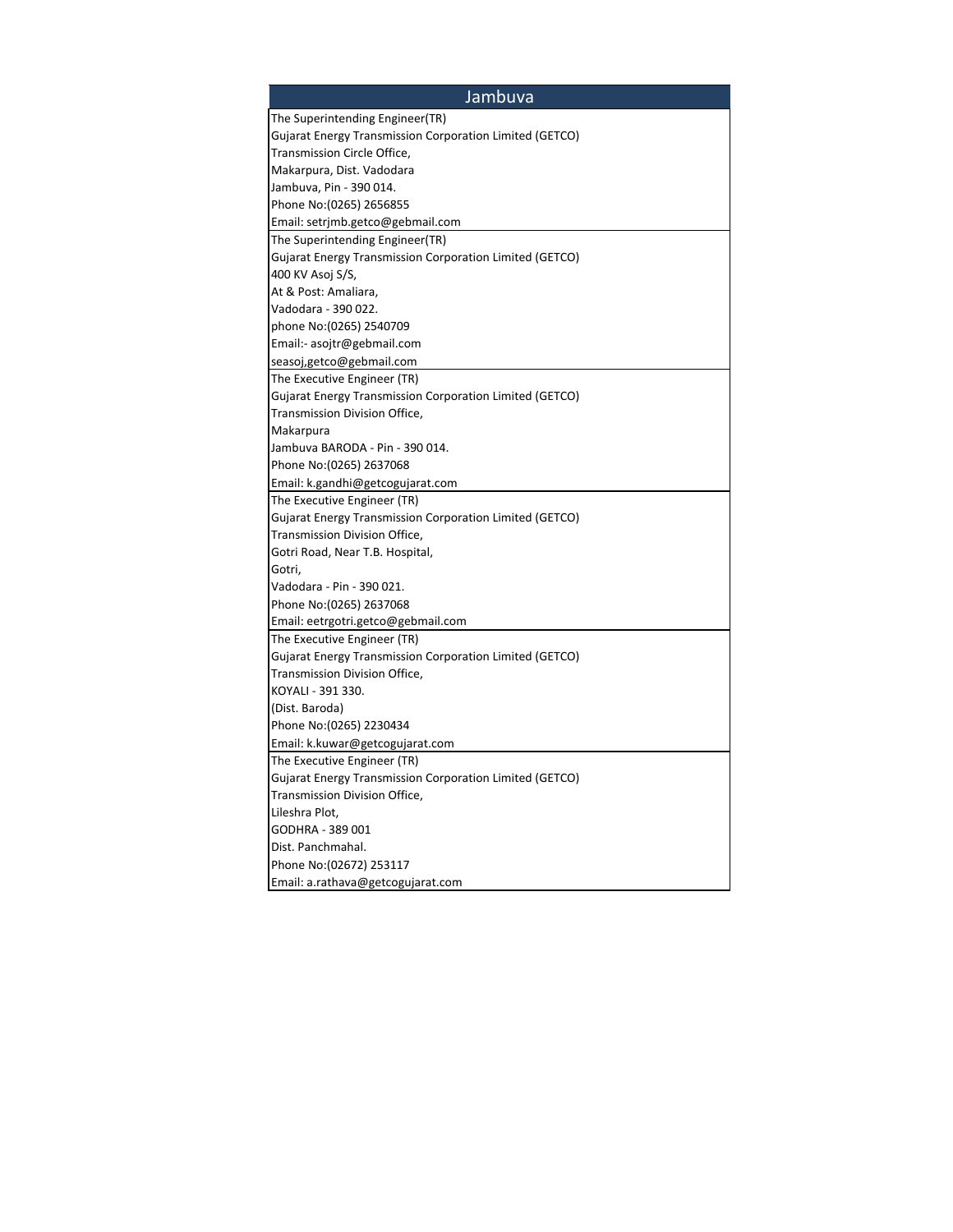| The Executive Engineer (TR)                                    |
|----------------------------------------------------------------|
| <b>Gujarat Energy Transmission Corporation Limited (GETCO)</b> |
| Transmission Division Office,                                  |
| Tal. Sankheda, Dist. BARODA.                                   |
| <b>BODELI - 391 135</b>                                        |
| Phone No;(02665) 220247                                        |
| Email: p.patel@getcogujarat.com                                |
| The Executive Engineer (Const.)                                |
| <b>Gujarat Energy Transmission Corporation Limited (GETCO)</b> |
| Construction Division Office,                                  |
| <b>JAMBUVA</b>                                                 |
| Post: Makarpura                                                |
| BARODA - 390 014.                                              |
| Phone No.: (0265) 2644406                                      |
| Email: narayan.vanodia@getcogujarat.com                        |
| The Executive Engineer (Telecom)                               |
| <b>Gujarat Energy Transmission Corporation Limited (GETCO)</b> |
| Telecom Division Office,                                       |
| Gotri, Near T.B. Hospital,                                     |
| BARODA -390 021.                                               |
| The Executive Engineer (TR)                                    |
| Gujarat Energy Transmission Corporation Limited (GETCO)        |
| Transmission Division Office,                                  |
| 400KV Sub Station                                              |
| At & Post: Kasor - 388 460                                     |
| Tal.; Sojitra, Dist. ANAND.                                    |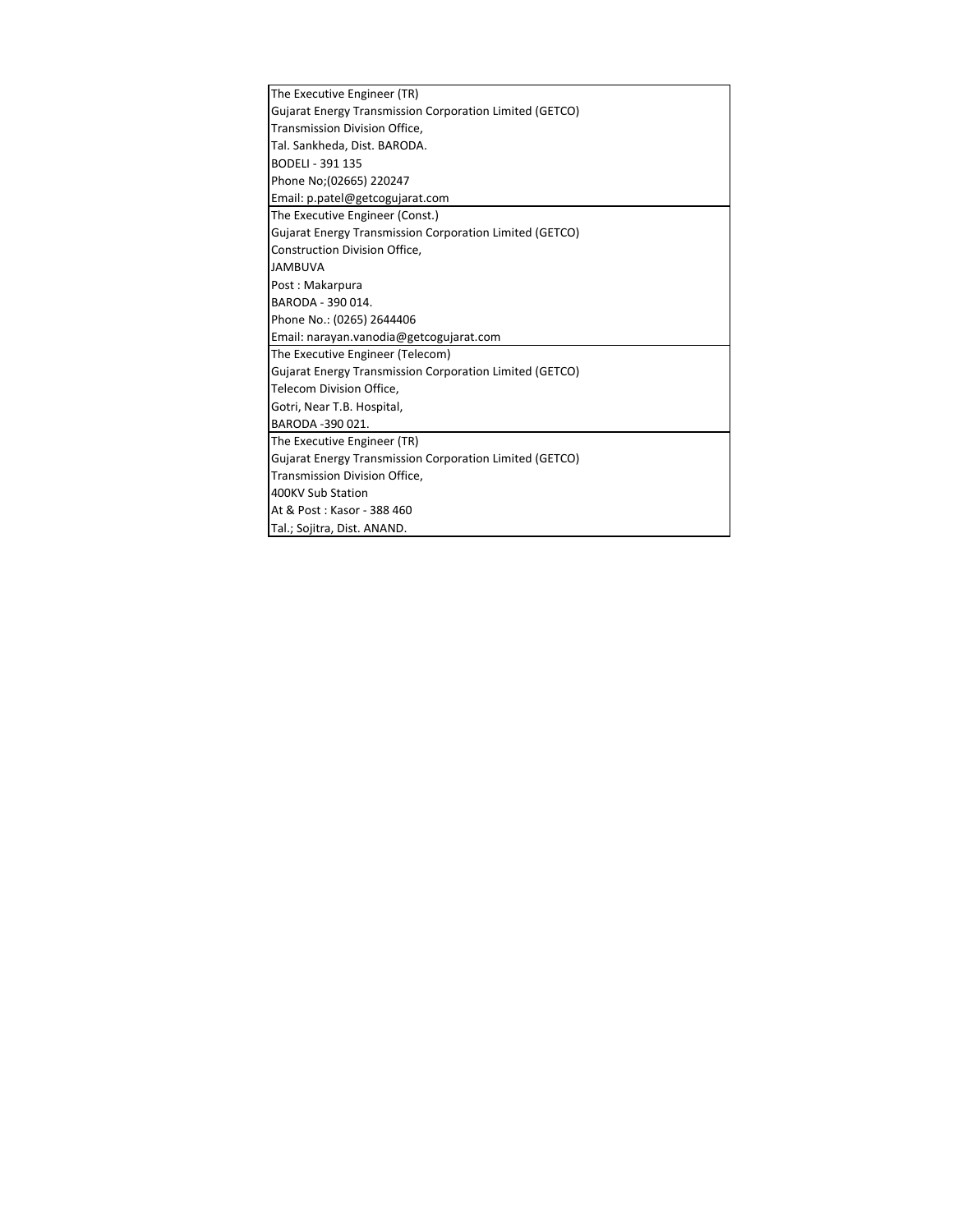| <b>Nadiad</b>                                                  |
|----------------------------------------------------------------|
| The Superintending Engineer(TR)                                |
| <b>Gujarat Energy Transmission Corporation Limited (GETCO)</b> |
| Transmission Circle Office,                                    |
| Post: Dabhan - 387 320.                                        |
| Tal.: Nadiad Dist. Kheda.                                      |
| Phone No: (0268) 2581816                                       |
| Fax:- (0268) 2581935                                           |
| Email:-nadiadtr@gebmail.com; setrnadiad.getco@gebmail.com      |
| The Executive Engineer (TR)                                    |
| Gujarat Energy Transmission Corporation Limited (GETCO)        |
| Transmission Division Office,                                  |
| Post: Dabhan - 387 320.                                        |
| Tal.: Nadiad                                                   |
| Dist. Kheda.                                                   |
| Phone No: (0268) 2581811                                       |
| Email:-eetrnadiad.getco@gebmail.com                            |
| The Executive Engineer (Const.)                                |
| Gujarat Energy Transmission Corporation Limited (GETCO)        |
| Construction Division Office,                                  |
| Post: Dabhan - 387 320                                         |
| Phone No: (0268) 2581938,                                      |
| Email:-eeconstnadiad.getco@gebmail.com                         |
| Nadiad, (Dist. Kheda)                                          |
| The Executive Engineer (TR)                                    |
| <b>Gujarat Energy Transmission Corporation Limited (GETCO)</b> |
| Transmission Division Office,                                  |
| 132KV Narol Sub station Compound,                              |
| Narol-Aslali Highway,                                          |
| Nr. Shivam Park, NH No. 8                                      |
| Phone No: (079) 25715923                                       |
| Fax No. (079) 25713763                                         |
| Email:- eetrnarol.getco@gebmail.com                            |
| Narol - 382 405 Dist. Ahmedabad.                               |
| The Executive Engineer (TR)                                    |
| Gujarat Energy Transmission Corporation Limited (GETCO)        |
| Transmission Division Office,                                  |
| 220KV Ranasan Sub station,                                     |
| Ranasan Dist. Ahmedabad.                                       |
| Phone No: (079) 22822590                                       |
| Fax No.: (079) 22840976                                        |
| Email:-                                                        |
| eetrranasan.getco@gebmail.com;                                 |
| rnsgrid@yahoo.co.in                                            |
| The Executive Engineer (TR)                                    |
| Gujarat Energy Transmission Corporation Limited (GETCO)        |
| Transmission Division Office,                                  |
| 220 KV S/S, Sandesar Road,                                     |
| KARAMSAD - 388 325.                                            |
| Phone No: (02692) 222430                                       |
| Fax No.: (02692) 222750                                        |
| Email: eetrkaramsad.getco@gebmail.com                          |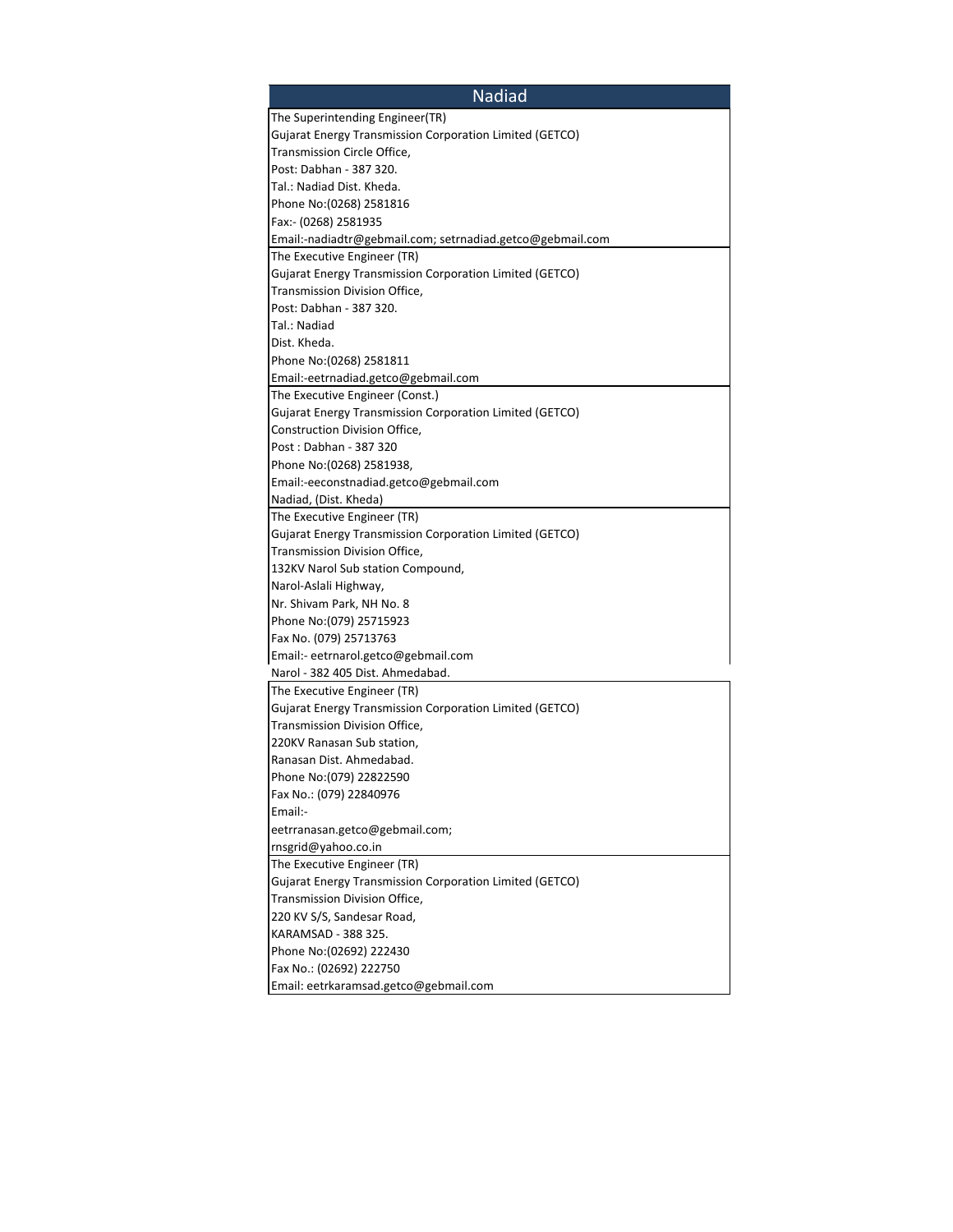| Surendranagar                                                    |
|------------------------------------------------------------------|
| The Superintending Engineer(TR)                                  |
| Gujarat Energy Transmission Corporation Limited (GETCO)          |
| Transmission Circle Office,                                      |
| 1st Floor, Brahmanand Chamber,                                   |
| Opp. M.P.Shah Arts & Science College, Bus Station Road,          |
| SURENDRANAGAR                                                    |
| Phone No: (02752) - 223050                                       |
| Fax:- (02752)-223053                                             |
| Email:-.sesnr@yahoo.co.in; setrsurendranagar.getco@gebmail.com   |
| The Executive Engineer (TR)                                      |
| Gujarat Energy Transmission Corporation Limited (GETCO)          |
| Transmission Division Office,                                    |
| 220KV Limbdi Sub Station,                                        |
| Limbdi - 363 421 Dist. Surendranagar.                            |
| Phone No: (02753) 260237                                         |
| Fax No.: (02753) 260416                                          |
| Email:-eetrlimbdi.getco@gebmail.com                              |
| The Executive Engineer (TR)                                      |
| Gujarat Energy Transmission Corporation Limited (GETCO)          |
| Transmission Division Office,                                    |
| 220KV Dhrangadhra Sub station                                    |
| Dhrangadhra - 363 310                                            |
| Dist. Surendranagar                                              |
| Phone No: (02754) 260416                                         |
| Email:- c.jog@getcogujarat.com                                   |
| The Executive Engineer (TR)                                      |
| Gujarat Energy Transmission Corporation Limited (GETCO)          |
| Transmission Division Office,                                    |
| 220KV Viramgam Sub station, Navsalpur Road,                      |
| Viramgam - 382 150                                               |
| (Dist. Ahmedabad)                                                |
| Phone No:(02715) 233742                                          |
| Email:- a.shah1@getcogujarat.com                                 |
| The Executive Engineer (Const)                                   |
| Gujarat Energy Transmission Corporation Limited (GETCO)          |
| Construction Division Office,                                    |
| 220 KV Limbdi Sub station,                                       |
| Limbdi - 363 421                                                 |
| Dist. Surendranagar                                              |
| Phone No: (02753) 260038                                         |
| Email: eeconstlimbdi@getcogujarat.com                            |
| The Suprintending Engineer(TR)                                   |
| Gujarat Energy Transmission Corporation Limited (GETCO)          |
| Transmission Division Office,                                    |
| 400KV Chorania Sub station                                       |
| Post: Chorania - 363 421                                         |
| Tal. Limbdi, Dist. Surendranagar                                 |
| Phone No: (02753) 260893                                         |
| Fax:- (02753) 262212                                             |
| Email:-chorania_GETCO@yahoo.co.in<br>The Executive Engineer (TR) |
| Gujarat Energy Transmission Corporation Limited (GETCO)          |
| Transmission Division Office,                                    |
| 400KV Chorania Sub station                                       |
| Post: Chorania - 363 421                                         |
| Tal. Limbdi, Dist. Surendranagar                                 |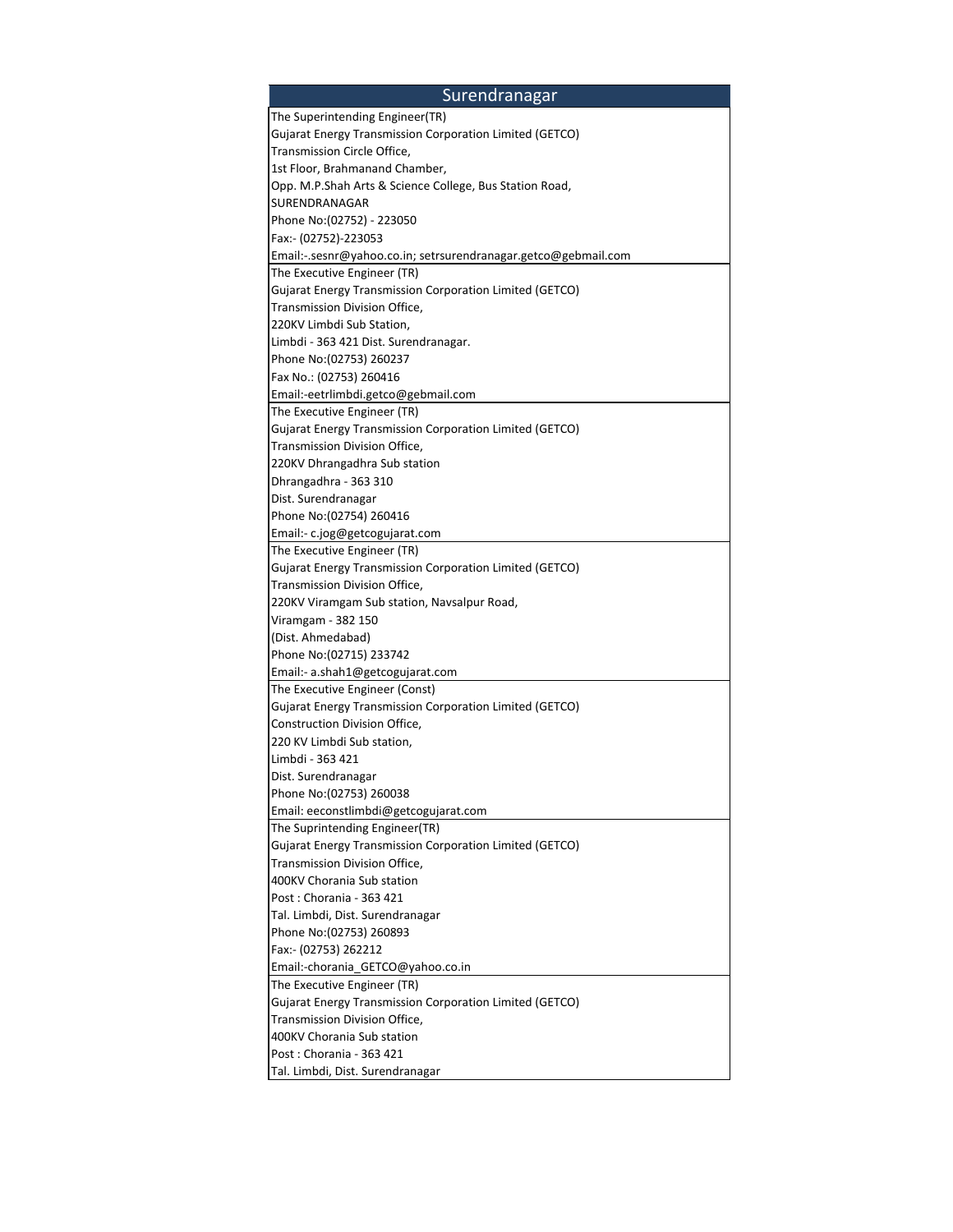| Mehsana                                                  |
|----------------------------------------------------------|
| The Superintending Engineer(TR)                          |
| Gujarat Energy Transmission Corporation Limited (GETCO)  |
| Transmission Circle Office,                              |
| Visnagar Road,                                           |
| MEHSANA - 384 001.                                       |
| Phone No:-(02762) 220837                                 |
| Fax:- (02762) 223054                                     |
| Email:-mehsanatr@gebmail.com, setrmehsana@sancharnet.in, |
| getcomehsana@yahoo.com.in                                |
| The Executive Engineer (TR)                              |
| Gujarat Energy Transmission Corporation Limited (GETCO)  |
| Transmission Division Office,                            |
| 220KV Mehsana Sub station, Visnagar Road,                |
| MEHSANA - 384 001.                                       |
| Phone No: (02762) 222020                                 |
| Email: m.rabadi@getcogujarat.com                         |
| The Executive Engineer (TR)                              |
| Gujarat Energy Transmission Corporation Limited (GETCO)  |
| Transmission Division Office,                            |
| CHHATRAL - 382 729, Tal. Kalol, Dist. Mehsana            |
| Phone No: (02764) 234049                                 |
| Email: jitendra.mewada@getcogujarat.com                  |
| The Executive Engineer (Const)                           |
| Gujarat Energy Transmission Corporation Limited (GETCO)  |
| Construction Division Office,                            |
| Visnagar Road,                                           |
| MEHSANA - 384 001.                                       |
| Phone No: (02762) 220838                                 |
| Email: ranchhodbhai.prajapati@getcogujarat.com           |
| The Executive Engineer (TR)                              |
| Gujarat Energy Transmission Corporation Limited (GETCO)  |
| Transmission Division Office,                            |
| 220KV Kheralu Sub station Compound, Opp: GIDC            |
| <b>KHERALU - 384 330</b>                                 |
| Phone No: (02761) 231480                                 |
| Email: g.chaudhri@getcogujarat.com                       |
| The Executive Engineer (TR)                              |
| Gujarat Energy Transmission Corporation Limited (GETCO)  |
| 400kv Substation                                         |
| VADAVI                                                   |
| Phone No:(2764)-297593                                   |
| Email: abdulrahim.kureshi@getcogujarat.com               |
| The Executive Engineer (TR)                              |
| Gujarat Energy Transmission Corporation Limited (GETCO)  |
| Transmission Division Office,                            |
| Near Gandhi Baug,                                        |
| PATAN - 384 365.                                         |
| Phone No: (02766) 230029                                 |
| Email: ravinarayan.mishra@getcogujarat.com               |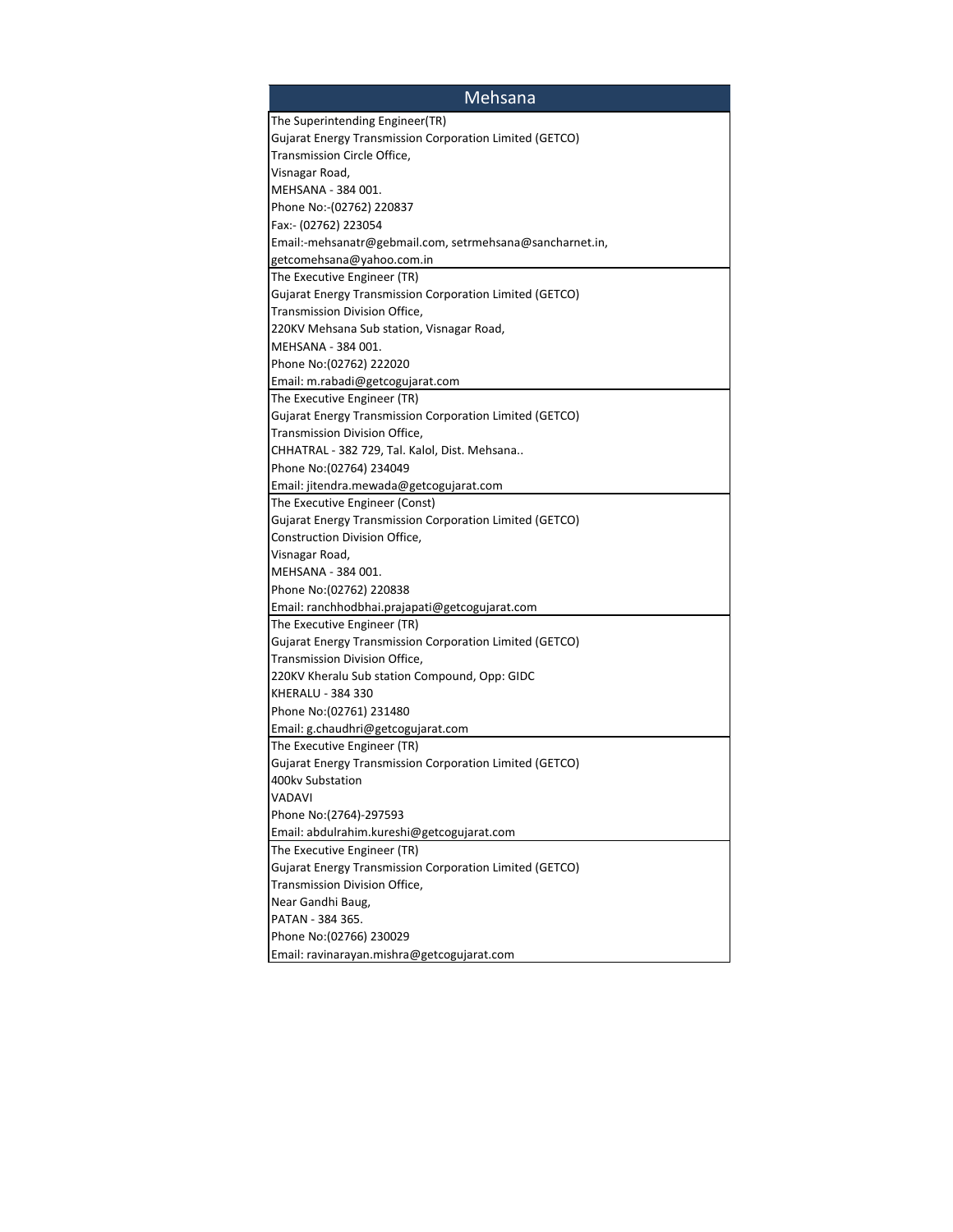| <b>Himmatnagar</b>                                             |
|----------------------------------------------------------------|
| The Superintending Engineer(TR)                                |
| <b>Gujarat Energy Transmission Corporation Limited (GETCO)</b> |
| Transmission Circle Office,                                    |
| 66KV Himatnagar-1 Substation Compound,                         |
| Nr. Motipura Circle, N H -8, Motipura,                         |
| HIMMATNAGAR-383 001.                                           |
| Email:-setrhmt.getco@gebmail.com; setrhmt@yahoo.com            |
| The Executive Engineer (TR)                                    |
| Gujarat Energy Transmission Corporation Limited (GETCO)        |
| Transmission Division Office,                                  |
| Opp. Bansari Hotel,                                            |
| Vijapur - Mehsana Road, 220KV S/S Compound,                    |
| VIJAPUR - 382 870. Dist. Mehsana.                              |
| Phone No: (02763) 220055                                       |
| The Executive Engineer (TR)                                    |
| Gujarat Energy Transmission Corporation Limited (GETCO)        |
| Transmission Division Office,                                  |
| 220KV S/S Compound, Dhansura-Talod Road,                       |
| DHANSURA - 383 310.                                            |
| Phone No: (02774) 222218                                       |
| The Executive Engineer (TR)                                    |
| Gujarat Energy Transmission Corporation Limited (GETCO)        |
| Transmission Division Office,                                  |
| 132KV S/S Compound, Himatnagar Highway,                        |
| Opp. Sarkari Geen,                                             |
| IDAR - 383 430. Dist. Sabarkantha                              |
| Phone No: (02778) 250187                                       |
| The Executive Engineer (TR)                                    |
| Gujarat Energy Transmission Corporation Limited (GETCO)        |
| Transmission Division Office,                                  |
| 220KV S/S Compound, Shamlaji Road,                             |
| <b>AGIYOL</b>                                                  |
| Phone No: (02778) 250187                                       |
| The Executive Engineer (TR)                                    |
| Gujarat Energy Transmission Corporation Limited (GETCO)        |
| 400KV Soja Sub station,                                        |
| Post: SOJA - 382 735                                           |
| Tal. Kalol, Dist. Mehsana.                                     |
| Phone No: (02764) 289537                                       |
| Email: eetrsoja.getco@gebmail.com                              |
| The Executive Engineer (TR)                                    |
| Gujarat Energy Transmission Corporation Limited (GETCO)        |
| Transmission Division Office,                                  |
| 220KV S/S Compound, Ta-Kalol,                                  |
| JAMLA-382735                                                   |
| Phone No: (02764) 280551                                       |
| The Executive Engineer (Const.)                                |
| Gujarat Energy Transmission Corporation Limited (GETCO)        |
| Construction Division Office,                                  |
| 220KV S/S Compound, Shamlaji Road,                             |
| <b>AGIYOL</b>                                                  |
| Phone No: (02778) 250187                                       |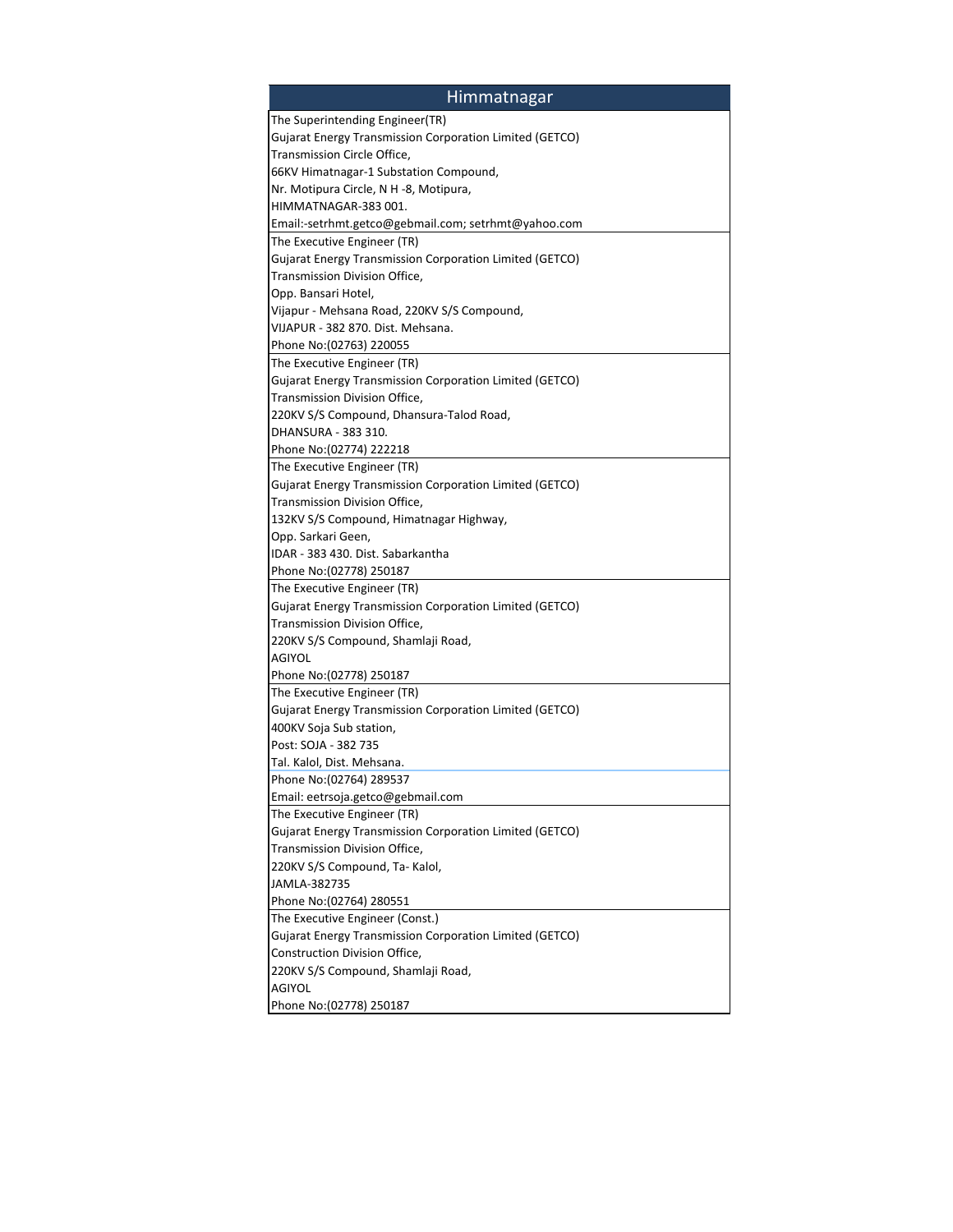| <b>Palanpur</b>                                                |
|----------------------------------------------------------------|
| The Superintending Engineer(TR)                                |
| Gujarat Energy Transmission Corporation Limited (GETCO)        |
| Transmission Circle Office,                                    |
| Shivam Building, Near Circuit House, Highway Road,             |
| PALANPUR-385001                                                |
| (Dist. Banaskantha).                                           |
| Phone No: (02742) 255974, 255465                               |
| Email:-pitamber.patel@getcogujarat.com                         |
| The Executive Engineer (TR)                                    |
| <b>Gujarat Energy Transmission Corporation Limited (GETCO)</b> |
| Transmission Division Office,                                  |
| 220KV Sub station,                                             |
| P.O. Sadarpur, Phone No: (02742) 245167                        |
| PALANPUR - 385 001.                                            |
| Dist. Banaskantha                                              |
| Phone No: (02742) 245167                                       |
| The Executive Engineer (TR)                                    |
| Gujarat Energy Transmission Corporation Limited (GETCO)        |
|                                                                |
| Transmission Division Office,                                  |
| 132KV Deesa Sub station, Railway Station Road,                 |
| Patan Chaowkadi,                                               |
| DEESA - 385 535.                                               |
| Phone No: (02744) 220724                                       |
| The Executive Engineer (TR)                                    |
| Gujarat Energy Transmission Corporation Limited (GETCO)        |
| Transmission Division Office,                                  |
| 220KV Deadar Sub Station,                                      |
| DEODAR (VAKHA) - 385 530 Dist. Banaskantha.                    |
| Phone No: (02735) 244103                                       |
| The Executive Engineer (TR)                                    |
| Gujarat Energy Transmission Corporation Limited (GETCO)        |
| Transmission Division Office,                                  |
| 220KV Tharad Sub station,                                      |
| Mitha Road,                                                    |
| THARAD - 385 565. Dist. Banaskanth.                            |
| Phone No: (02737) 222207                                       |
| The Executive Engineer (TR)                                    |
| Gujarat Energy Transmission Corporation Limited (GETCO)        |
| Dhanera Transmission Division Office                           |
| 220KV S/S copmound, Nenava Road,                               |
| THAVAR.                                                        |
| Phone No: (02748) 222366                                       |
| The Executive Engineer (Const.)                                |
| Gujarat Energy Transmission Corporation Limited (GETCO)        |
| Construction Division Office,                                  |
| 132KV Deesa Sub station, Railway Station Road,                 |
| DEESA - 385 535.                                               |
| Phone No: (02744) 221063                                       |
| The Executive Engineer (Lines)                                 |
| Gujarat Energy Transmission Corporation Limited (GETCO)        |
| Transmission Division Office,                                  |
| 400KV Kansari Sub station,                                     |
|                                                                |
| Kansari-Sherpura Road,                                         |
| KANSARI - 385 535 Dist-Banaskantha.                            |
| Phone No: (02744) 243380                                       |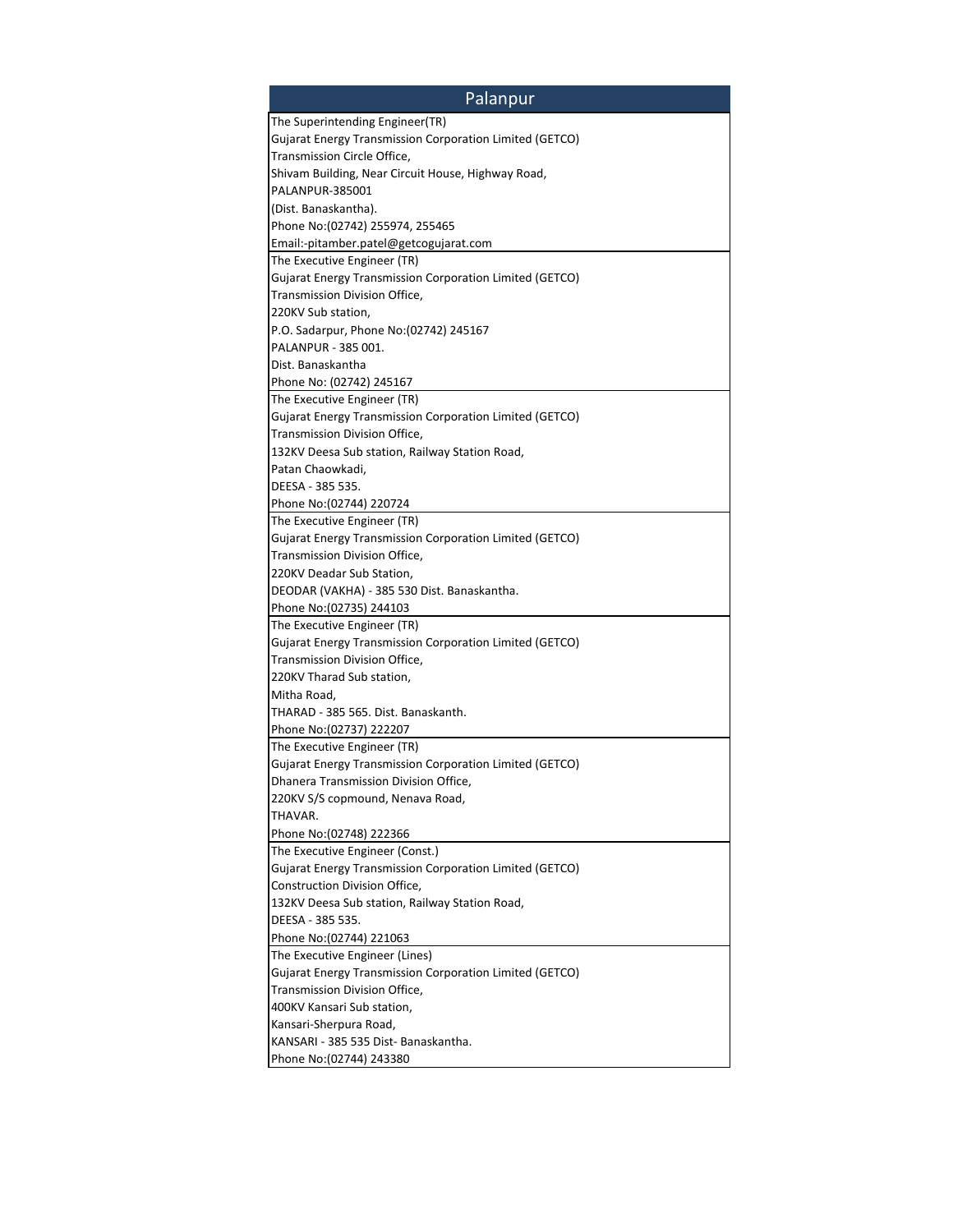| Gondal                                                  |
|---------------------------------------------------------|
| The Superintending Engineer(TR)                         |
| Gujarat Energy Transmission Corporation Limited (GETCO) |
| Transmission Circle Office,                             |
| Power House compound, Station Plot,                     |
| GONDAL - 360 311.                                       |
| Phone No: (02825) 240315                                |
| Fax:-(02825) 240457                                     |
| Email:-gondaltr@gebmail.com, setrgondal@yahoo.com       |
| The Executive Engineer (TR)                             |
| Gujarat Energy Transmission Corporation Limited (GETCO) |
| Transmission Division Office,                           |
| 220KV Gondal Sub station, Jetpur Road,                  |
| GONDAL - 360 311.                                       |
| Phone No: (02825) 220175                                |
| Email:-gondal220kv@yahoo.com                            |
| The Executive Engineer (TR)                             |
| Gujarat Energy Transmission Corporation Limited (GETCO) |
| Transmission Division Office,                           |
|                                                         |
| Near Rajnagar, Laxmi nagar,<br>RAJKOT - 360 004.        |
|                                                         |
| Phone No: (0281) 2586767,                               |
| Email:-nyara220kv@yahoo.com                             |
| The Executive Engineer (TR)                             |
| Gujarat Energy Transmission Corporation Limited (GETCO) |
| Transmission Division Office,                           |
| 132KV s/s Compound, Sardhrka Road,                      |
| WANKANER-363622                                         |
| Phone No: (02828) 293452                                |
| Email:- pethubhai.chaudhri@getcogujarat.com             |
| The Executive Engineer (TR)                             |
| Gujarat Energy Transmission Corporation Limited (GETCO) |
| Transmission Division Office,                           |
| 400kv Jetpur Sub Station, Dhareshwar,                   |
| Jetpur-360370.                                          |
| Phone No: (02823) 221278,                               |
| Email:-jetpur400kv@yahoo.com.in                         |
| The Executive Engineer (TR)                             |
| Gujarat Energy Transmission Corporation Limited (GETCO) |
| Transmission Division Office.                           |
| 220KV Morbi Sub station Colony,                         |
| MORBI (Pipli) - 363 642.                                |
| Dist. Rajkot.                                           |
| Phone No: (02822) 241723,                               |
| Email:-eetrmorbi@sancharnet.in                          |
| The Executive Engineer (Const.)                         |
| Gujarat Energy Transmission Corporation Limited (GETCO) |
| Construction Division Office,                           |
| Nana Mahuva Road, Near Rajnagar                         |
| RAJKOT - 360 004.                                       |
| Phone No: (0281) 2386525,                               |
| Email:-eeconst.rajkot@yahoo.com.in                      |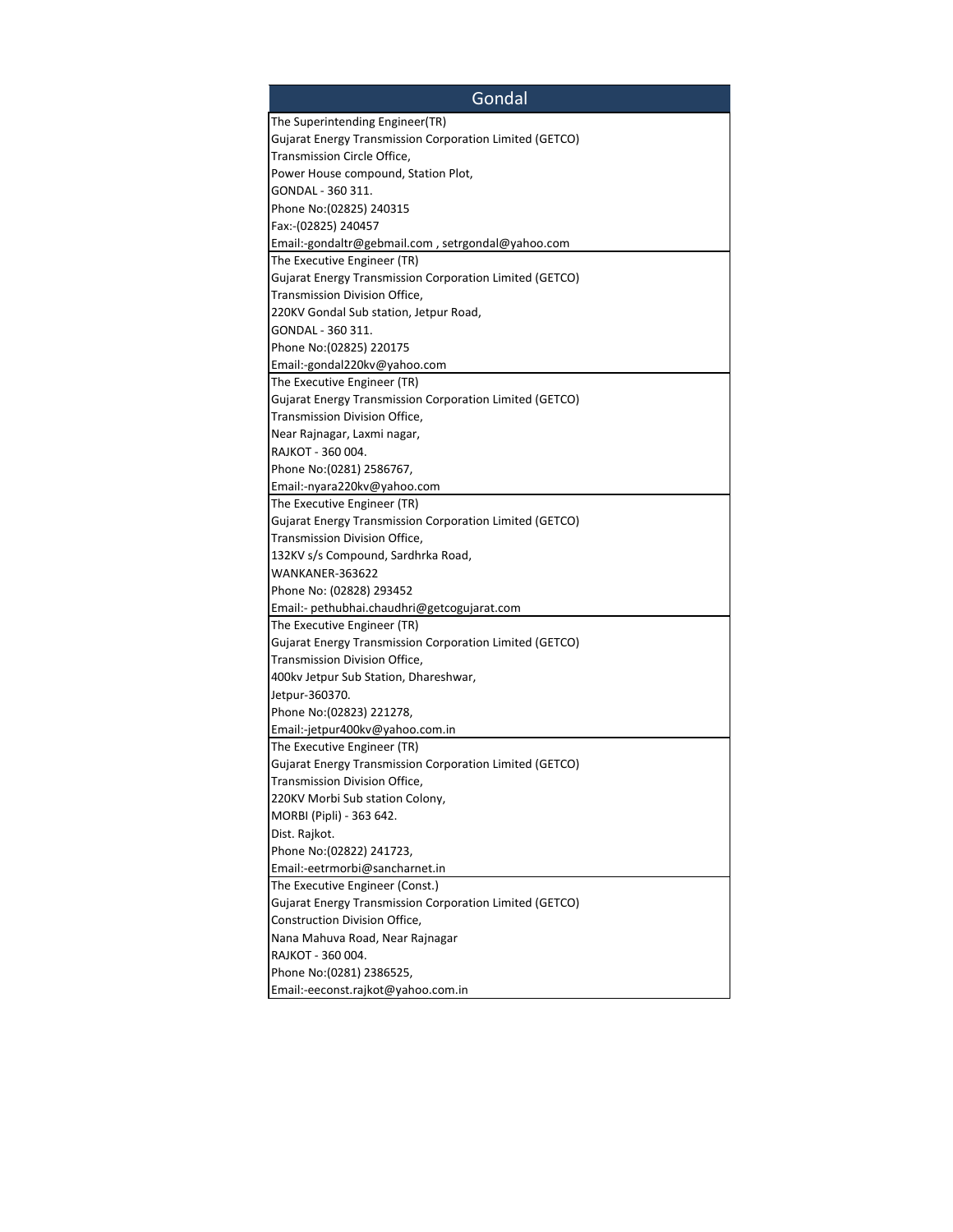| The Executive Engineer (Telecom)                                   |
|--------------------------------------------------------------------|
| Gujarat Energy Transmission Corporation Limited (GETCO)            |
| 220KV Gondal Sub station, Jetpur Road,                             |
| GONDAL - 360 311.                                                  |
| Phone No: (02825) 240774                                           |
| Email:-eepiccgondal@yahoo.com eetelecomgondal.getco@gebmail.com    |
| The Executive Engineer (Testing)                                   |
| Gujarat Energy Transmission Corporation Limited (GETCO)            |
| Transmission Division Office,                                      |
| 66KV 'A' Sub station, Dudhsagar Dairy Road, Near chunarwada chowk, |
| RAJKOT - 360 003.                                                  |
| Phone No: (0281) 2703644                                           |
| The Executive Engineer (ALDC)                                      |
| Gujarat Energy Transmission Corporation Limited (GETCO)            |
| Area Load Despatch Center, 400kv Jetpur Sub Station, Dhareshwar,   |
| Jetpur-360370.                                                     |
| Phone No: (02823) 223277                                           |
| Fax: (02823) 226309                                                |
| Email:aldcjtp.getco@gebmail.com, jtpaldc@yahoo.com.in              |
| The Executive Engineer(TR)                                         |
| Gujarat Energy Transmission Corporation Limited (GETCO)            |
| 400kv Sub Station, Hadala (Rajkot)                                 |
| Transmission Division Office,                                      |
| Hadala (Rajkot)                                                    |
| Phone No: (0281) 2921418                                           |
| Email:umeshbhai shah@yahoo.com                                     |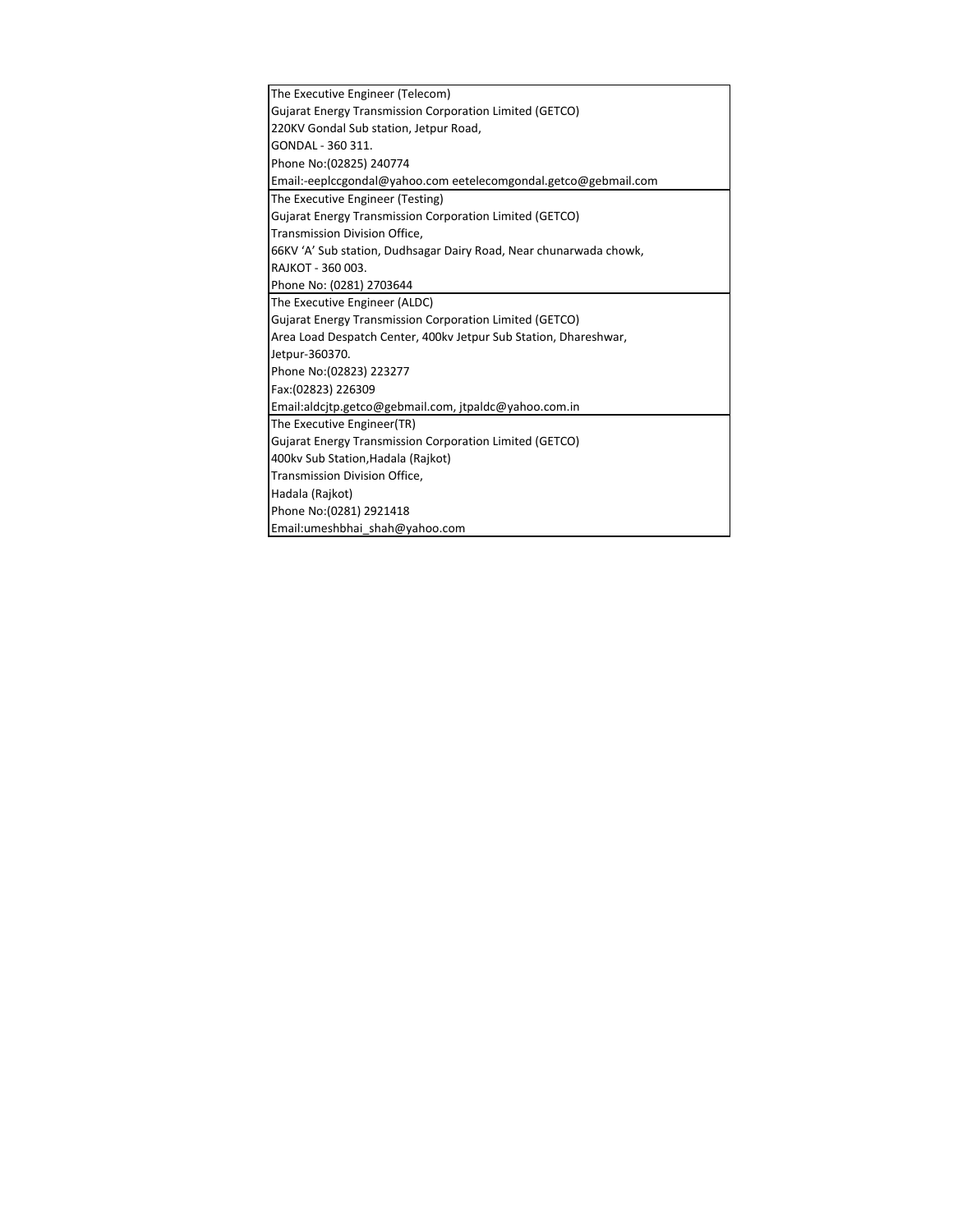| <b>Jamnagar</b>                                           |
|-----------------------------------------------------------|
| The Superintending Engineer(TR)                           |
| Gujarat Energy Transmission Corporation Limited (GETCO)   |
| Transmission Circle Office,                               |
| Indira Gandhi Marg, Sat - Rasta,                          |
| JAMNAGAR                                                  |
| Phone No: (0288) 2551230, Fax: (0288) 2554403             |
| Email:- setrjamnagar@yahoo.com, setrjmn.getco@gebmail.com |
| The Executive Engineer (TR)                               |
| Gujarat Energy Transmission Corporation Limited (GETCO)   |
| Transmission Division Office,                             |
| Indira Gandhi Marg, Sat - Rasta                           |
| JAMNAGAR -361 005.                                        |
| Phone No: (0288) 2541551                                  |
| Email:-jamnagar220kv@yahoo.com                            |
| The Executive Engineer (TR)                               |
| Gujarat Energy Transmission Corporation Limited (GETCO)   |
| Transmission Division Office,                             |
| KHAMBHALIA.                                               |
| Phone No: (02833) 233459,                                 |
| Email:-eetrkmbl@yahoo.com.in                              |
| The Executive Engineer (TR)                               |
| Gujarat Energy Transmission Corporation Limited (GETCO)   |
| Transmission Division Office, Opp: Cement Factory,        |
| RANAVAV - 360560.                                         |
| Phone No:(02801) 231263                                   |
| The Executive Engineer (Testing)                          |
| Gujarat Energy Transmission Corporation Limited (GETCO)   |
| Transmission Circle Office,                               |
| Indira Gandhi Marg, Sat - Rasta,                          |
| JAMNAGAR                                                  |
| Phone No. (0288) 2551229                                  |
| Email: eetestingjamnagar.getco@gebmail.com                |
| The Executive Engineer (Const.)                           |
| Gujarat Energy Transmission Corporation Limited (GETCO)   |
| Construction Division Office, Opp: Cement Factory,        |
| Indira Gandhi Marg, Sat - Rasta,                          |
| <b>JAMNAGAR</b>                                           |
| Phone No: (0288) 2554412                                  |
| Email: eetconstjam.getco@gebmail.com                      |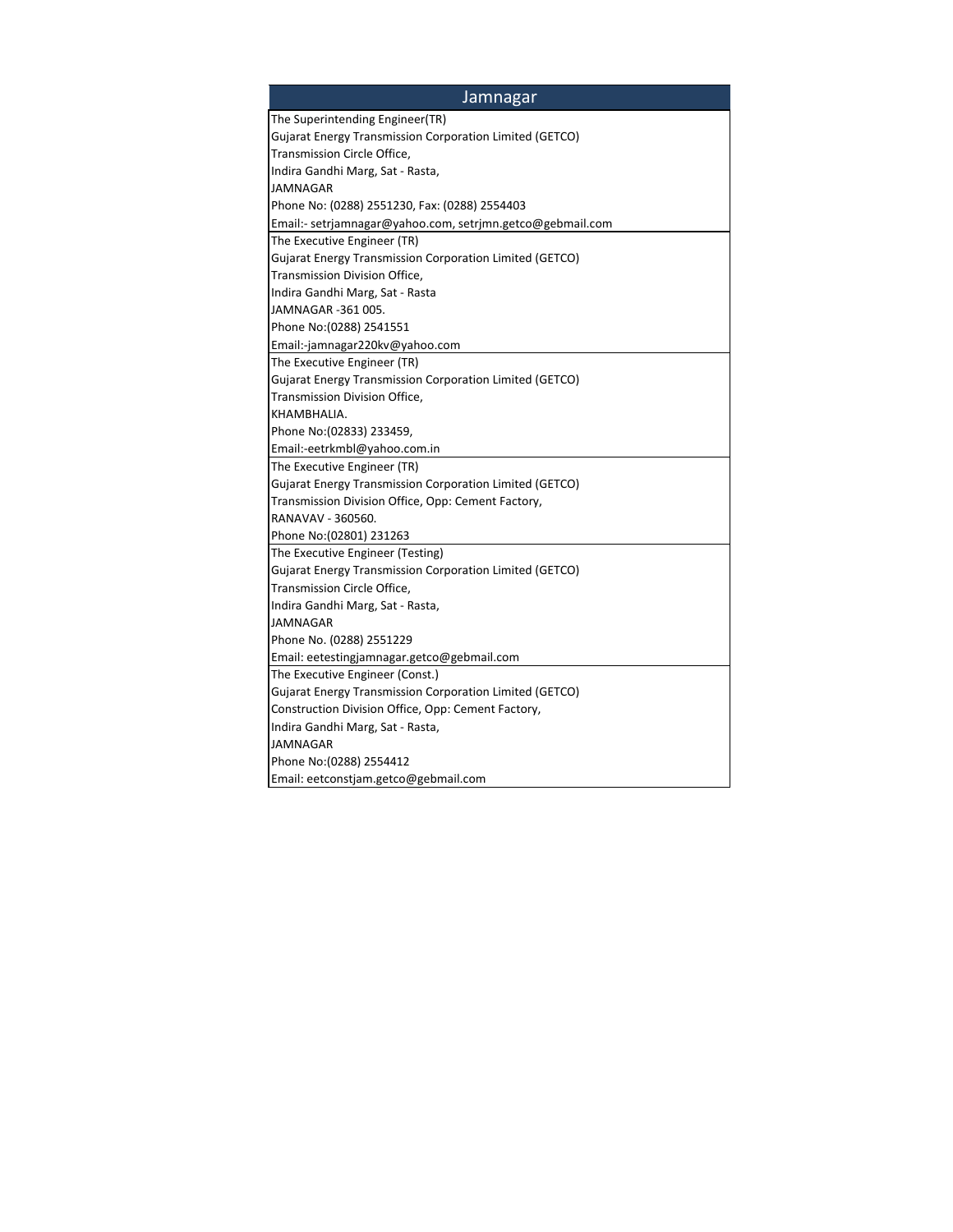| Amreli                                                                                 |
|----------------------------------------------------------------------------------------|
| The Superintending Engineer(TR)                                                        |
| Gujarat Energy Transmission Corporation Limited (GETCO)                                |
| Transmission Circle Office, Nr. 66 KV Amreli A sub station,                            |
| Keriya Road, Amreli.                                                                   |
| AMRELI - 365601.                                                                       |
| Phone No:(02792) 220037/395082, Fax: (02792) 222282                                    |
| Email:-amrelitr@gebmail.com, setramreli@rediffmail.com                                 |
| The Executive Engineer (TR)                                                            |
| Gujarat Energy Transmission Corporation Limited (GETCO)                                |
| Transmission Division Office, Jessar Road,                                             |
| SAVARKUNDLA - PIN - 364515.                                                            |
| Phone No: (02845) 242803,                                                              |
| Fax: (02845) 242802                                                                    |
| Email:-eetr_svkd@rediffmail.com, eesvkd_getco@rediffmail.com                           |
| The Executive Engineer (TR)                                                            |
| Gujarat Energy Transmission Corporation Limited (GETCO)                                |
| Transmission Division Office, 220KV Dhasa Sub station,                                 |
| DHASA - PIN - 364740.                                                                  |
| Phone No: (02847) 233106,                                                              |
| Fax: (02847) 233106                                                                    |
| Email:-dhasatr@yahoo.com.in, dhasatr@rediffmail.com                                    |
| The Executive Engineer (TR)                                                            |
| Gujarat Energy Transmission Corporation Limited (GETCO)                                |
| Transmission Division Office,                                                          |
| 220KV Vartej Sub station,                                                              |
| VARTEJ - 364 060                                                                       |
| (DIST. BHVNAGAR)                                                                       |
| Phone No: (0278) 2540629                                                               |
| Fax: (0278) 2540156,                                                                   |
| Email:-eetrvartej@rediffmail.com                                                       |
|                                                                                        |
| The Executive Engineer (TR)<br>Gujarat Energy Transmission Corporation Limited (GETCO) |
| Transmission Division Office,                                                          |
| 400KV Amreli Sub Station,                                                              |
| AMRELI - 365 601.                                                                      |
|                                                                                        |
| Phone NO:(02792) 220795                                                                |
| Fax: (02792) 220795<br>Email:-eeamrelitr@rediffmail.com, amreli400kv@rediffmail.com    |
|                                                                                        |
| The Executive Engineer (TR)                                                            |
| Gujarat Energy Transmission Corporation Limited (GETCO)                                |
| Transmission Division Office, Near Railway Station, Ashutosh Building,                 |
| AMRELI - 365 601.                                                                      |
| Email:-eetramreli.getco@gebmail.com,                                                   |
| The Executive Engineer (TR)                                                            |
| Gujarat Energy Transmission Corporation Limited (GETCO)                                |
| Transmission Division Office, 92, Gayatrinagar society, Opp. Dy SP Office, Mahuva,     |
| Mahuva-364290. Dist-Bhavnagar.                                                         |
| Phone No: (02844) 228022 Fax: (02844) 228022.                                          |
| Email:-eetrmahuva.getco@gebmail.com                                                    |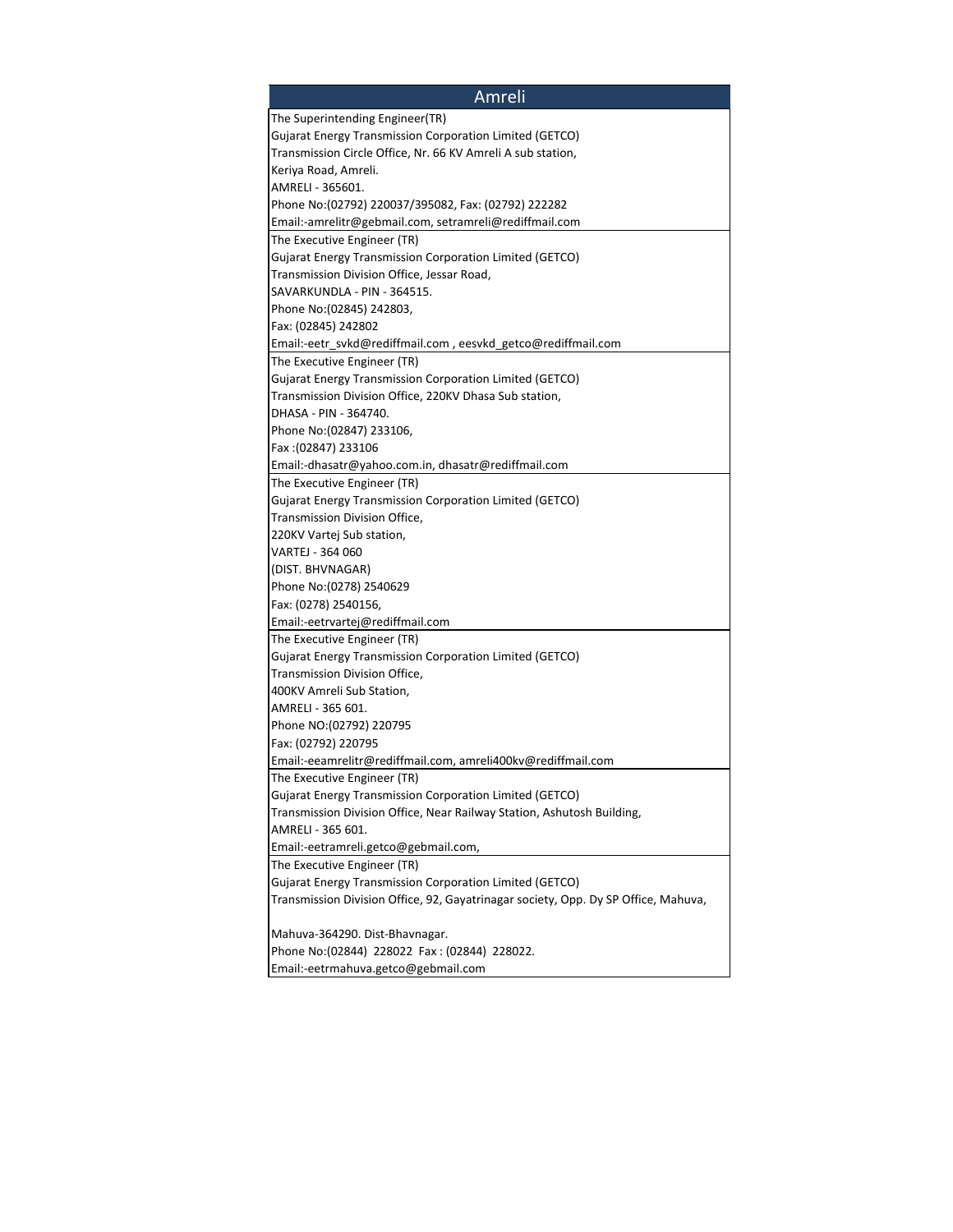| The Executive Engineer (Const.)                                |
|----------------------------------------------------------------|
| Gujarat Energy Transmission Corporation Limited (GETCO)        |
| Construction Division Office, Nr. 66 KV Amreli A sub station,  |
| Keriya Road, Amreli                                            |
| AMRELI - 365 601.                                              |
| Phone No: (02792) 223997                                       |
| Fax: (02792) 223997                                            |
| Email:-amr const@rediffmail.com, eeconst amreli@yahoo.com      |
| The Executive Engineer (Testing)                               |
| <b>Gujarat Energy Transmission Corporation Limited (GETCO)</b> |
| Testing Division,                                              |
| 400kv Sub Station,                                             |
| Amreli-365601                                                  |
| Phone No: (02792) 220795,                                      |
| Email:-amrelitesting@rediffmail.com                            |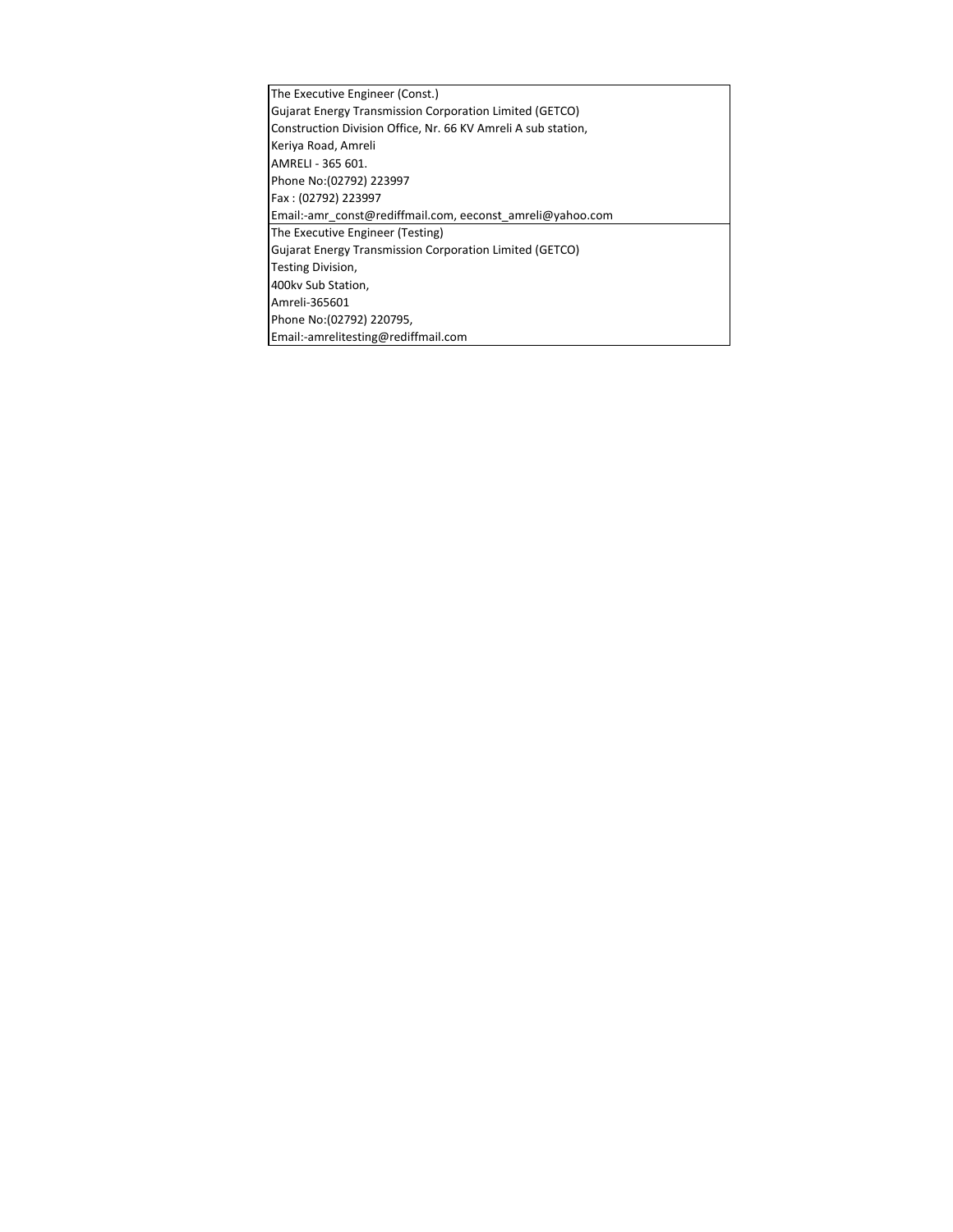| Anjar                                                   |
|---------------------------------------------------------|
| The Superintending Engineer(TR)                         |
| Gujarat Energy Transmission Corporation Limited (GETCO) |
| Transmission Circle Office, Near S.T. Bus Stand,        |
| NAYA ANJAR (Kutchh) - 370 110.                          |
| Phone No:-(02836) 241588/242656                         |
| Email:-anjartr@gebmail.com, anjastr@yahoo.co.in         |
| The Executive Engineer (TR)                             |
| Gujarat Energy Transmission Corporation Limited (GETCO) |
| Transmission Division Office,                           |
| Dabda Road, Near Kailash Baug,                          |
| ANJAR (Kutchh) - 370 110.                               |
| Phone No: (02836) 297240                                |
| The Executive Engineer (TR)                             |
| Gujarat Energy Transmission Corporation Limited (GETCO) |
| Transmission Division Office,                           |
| 132KV Sub station,                                      |
| Opp: General Hospital, P.H. Compound,                   |
| BHUJ (Kutchh) - 370 001.                                |
| Phone No: (02832) 253551                                |
| The Executive Engineer (TR)                             |
| Gujarat Energy Transmission Corporation Limited (GETCO) |
| Transmission Division Office,                           |
| 220KV Nakhatrana Sub station,                           |
| NAKHATRANA - PIN - 370615.                              |
| (Kutchh)                                                |
| Phone No: (02835) 292597/262233                         |
| The Executive Engineer (Const.)                         |
| Gujarat Energy Transmission Corporation Limited (GETCO) |
| Construction Division Office,                           |
| 220KV Anjar Sub Station Colony,                         |
| ANJAR - PIN - 370110.                                   |
| (Kutchh).                                               |
| Phone No: (02836) 245784                                |
| The Executive Engineer (Testing)                        |
| Gujarat Energy Transmission Corporation Limited (GETCO) |
| Testing Division Office,                                |
| Transmission Circle Office,                             |
| Near S.T. Bus Stand,                                    |
| NAVA ANJAR - PIN - 370110                               |
| (Kutchh)                                                |
| Phone No: (02836) 242656                                |